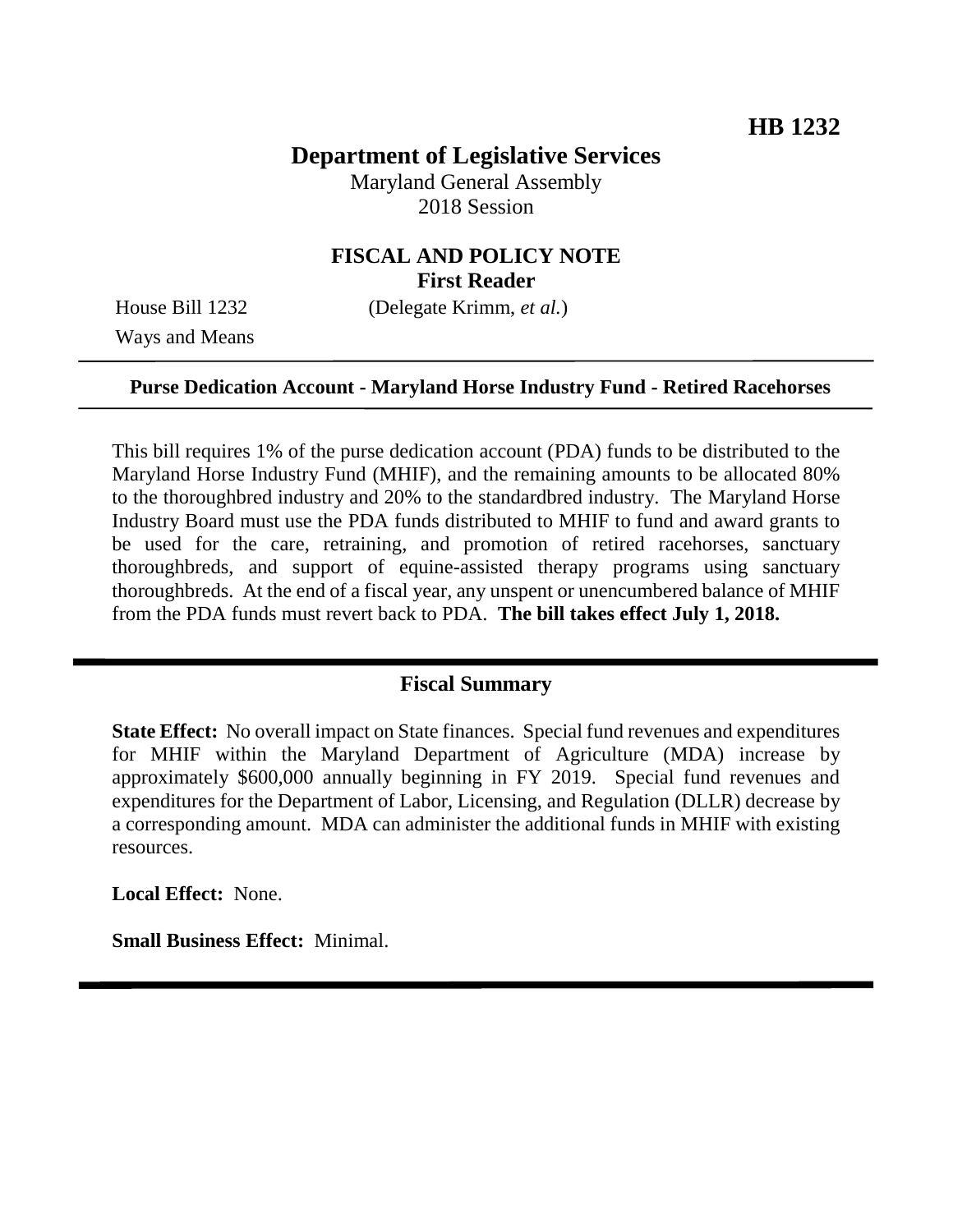# **Analysis**

## **Current Law/Background:**

### *Purse Dedication Account*

Generally, 6% of video lottery terminal proceeds, not to exceed \$100 million, is distributed to PDA, which is under the authority of the State Racing Commission.

**Exhibit 1** shows how funds in PDA are distributed. The State Racing Commission must allocate 80% of the funds in PDA to the thoroughbred industry and 20% to the standardbred industry. Of those amounts, 89% goes directly to purses and 11% to the respective bred race funds.



Source: Department of Legislative Services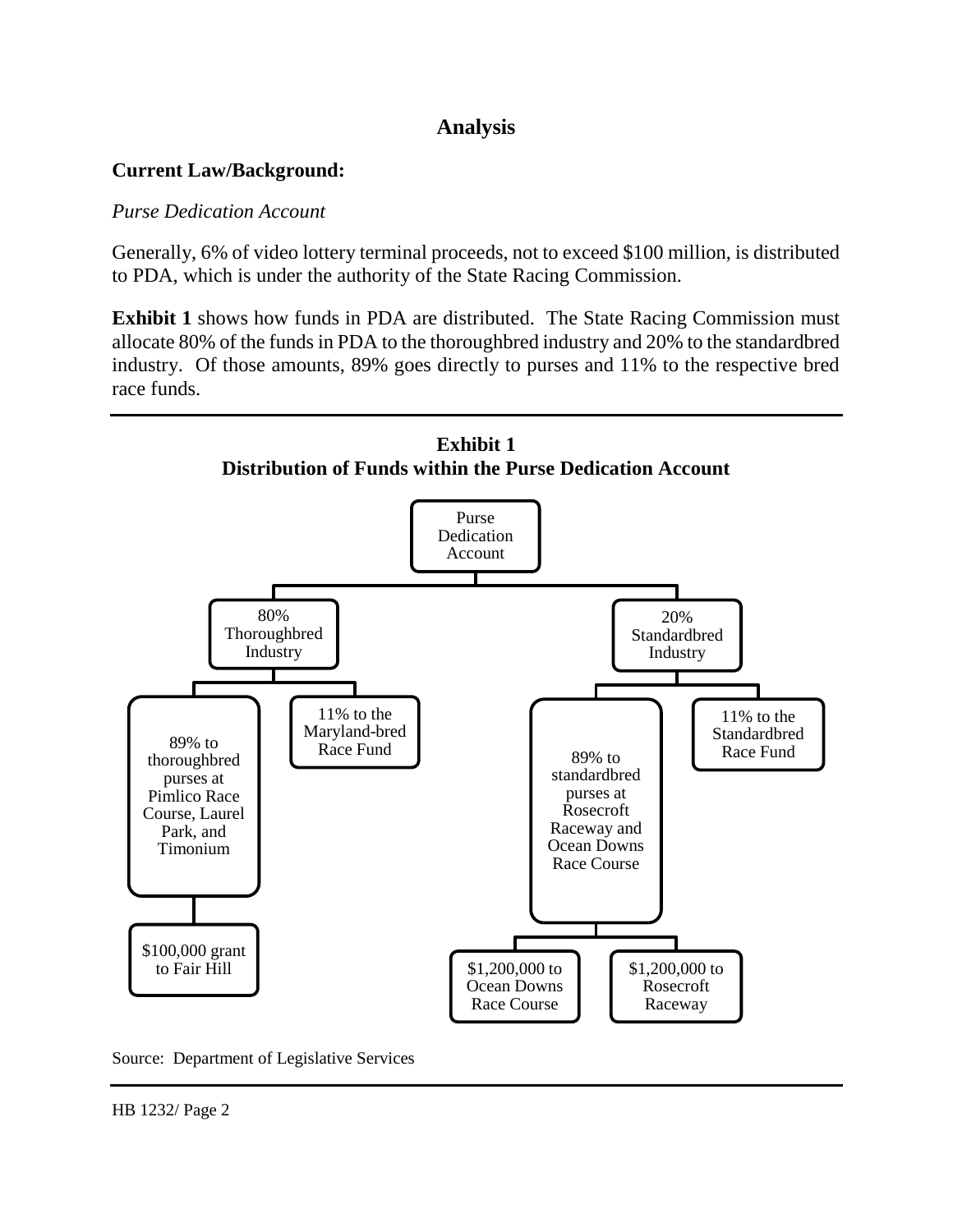Of the amount that goes to standardbred purses, up to \$1.2 million may be used for Ocean Downs Race Course for financial assistance for operating losses, in accordance with generally accepted accounting principles, to support a minimum of 40 live racing days each year for calendar years through 2019, unless the racing licensee is prevented by weather, acts of God, or other circumstances beyond the racing licensee's control. An additional \$1.2 million from standardbred purses may be provided to Rosecroft Raceway for financial assistance for operating losses, in accordance with generally accepted accounting principles, to support a minimum of 40 live racing days each year for calendar years through 2019, unless the racing licensee is prevented by weather, acts of God, or other circumstances beyond the racing licensee's control. Ocean Downs Race Course and Rosecroft Raceway may not use these funds to contribute to a specified campaign finance entity or make a specified election-related independent expenditure.

### *Maryland Horse Industry Board*

The Maryland Horse Industry Board is responsible for licensing and inspecting horse stables, advising MDA regarding matters affecting the horse industry in the State, and undertaking various efforts in support of the horse industry. The operations of the board are supported by MHIF, which receives revenues from licensing and inspection fees collected by the board and an assessment on commercial equine feed sold in the State. The revenues generated from the commercial equine feed assessment may only be used for education, research, and promotional materials and activities intended to benefit the Maryland equine industry. Money in the fund must generally be used to fulfill the statutory duties of the board.

**State Fiscal Effect:** The bill has no overall impact on State finances. Revenues and expenditures for MHIF, within MDA, increase by approximately \$600,000 annually beginning in fiscal 2019. Revenues and expenditures for PDA, within DLLR, decrease by a corresponding amount. Thus, PDA distributions to the thoroughbred industry decrease by approximately \$480,000 and distributions to the standardbred industry decrease by approximately \$120,000 in fiscal 2019. **Exhibit 2** shows the change in the estimated distribution of PDA revenues for fiscal 2019 through 2023.